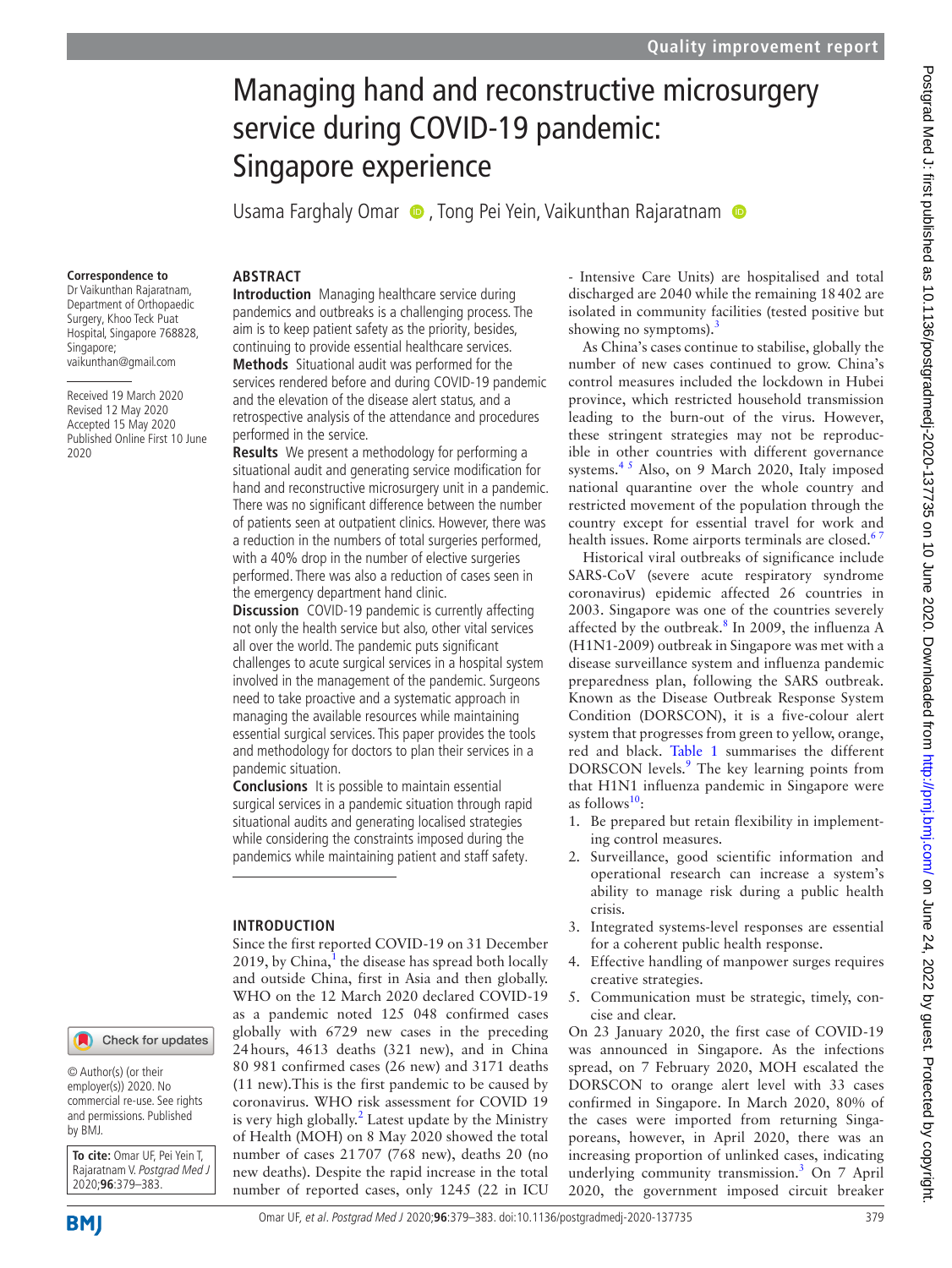<span id="page-1-0"></span>

| Different DORSCON levels<br>Table 1 |                                                                                                                                 |                                                                                                                                                                                                                                                                                                               |                                                                                                                                                                  |                                                                                                                                                                                                                      |  |  |  |
|-------------------------------------|---------------------------------------------------------------------------------------------------------------------------------|---------------------------------------------------------------------------------------------------------------------------------------------------------------------------------------------------------------------------------------------------------------------------------------------------------------|------------------------------------------------------------------------------------------------------------------------------------------------------------------|----------------------------------------------------------------------------------------------------------------------------------------------------------------------------------------------------------------------|--|--|--|
|                                     | Green                                                                                                                           | Yellow                                                                                                                                                                                                                                                                                                        | Orange                                                                                                                                                           | Red                                                                                                                                                                                                                  |  |  |  |
| Nature of the disease               | The disease is mild.<br>0r<br>The disease is severe but does not<br>spread easily from one person to<br>another.                | The disease is severe and easily<br>spread from one person to another<br>but occurring outside Singapore.<br>0r<br>The disease is spreading in<br>Singapore but:<br>Typically, mild: only slightly<br>more severe than seasonal<br>influenza, could be severe in<br>vulnerable groups.<br>2. Being contained. | The disease is severe and easily<br>spread from one person to another,<br>but the disease has not widely<br>spread in Singapore and being<br>contained.          | The disease is severe and spread widely.                                                                                                                                                                             |  |  |  |
| Impact on daily life                | Minimal disruption: border screening<br>and travel advice.                                                                      | Minimal disruption: additional<br>measures at borders and/or<br>healthcare settings expected, higher<br>work and school absenteeism likely.                                                                                                                                                                   | Moderate disruption: temperature<br>screening, quarantine and visitors'<br>restrictions at hospitals.                                                            | Major disruption: School closures, works from<br>home orders, significant numbers of deaths.                                                                                                                         |  |  |  |
| Advice to public                    | Be socially responsible: if you are<br>sick stay at home.<br>Maintain good personal hygiene.<br>Look out for health advisories. | Be socially responsible: if you are<br>sick stay at home.<br>Maintain good personal hygiene.<br>Look out for health advisories.                                                                                                                                                                               | Be socially responsible: if you are<br>sick stay at home.<br>Maintain good personal hygiene.<br>Look out for health advisories.<br>Comply with control measures. | Be socially responsible: if you are sick stay at<br>home.<br>Maintain good personal hygiene.<br>Look out for health advisories.<br>Comply with control measures.<br>Practice social distancing: avoid crowded areas. |  |  |  |

DORSCON, Disease Outbreak Response System Condition.

and further stricter measures on 21 April 2020 with an extension to 1 June  $2020$ .<sup>11</sup> These measures included the shutdown of all schools, universities and non-essential services. All frontlines staff went into business continuity plan, where manpower is split into teams, with each team working for a determined period on-site and then remain on standby at home for the same period while the other team works. All non-essential industries implemented work from home practices.<sup>12 13</sup> Contact tracing and cluster identification remain one of the main mitigation measures in Singapore.

This COVID-19 pandemic appeared to be more contagious than previous SARS and MERS (Middle East respiratory syndrome) and affecting multiple countries and has a significant impact on healthcare systems. It is expected to last for at least 3 months. There needs to be more collaboration between various agencies including the private and public sector to overcome the Pandemic.<sup>[14](#page-4-10)</sup> The impact on the healthcare systems varies from increased demand in care of patients infected, the potential for the workforce to be affected from exposure to the infection both in themselves and their families and from social distancing measures. This will compound the efficiency of the delivery of healthcare services. One of the framework in responding to pandemics is the use of pandemic exercise scenario.<sup>[15](#page-4-11)</sup> One of the suggested strategies includes the use of telemedicine and reducing unnecessary contact with non-urgent cases within the healthcare facility.<sup>16</sup> Singapore's response to COVID-19 included the following<sup>17</sup>:

- ► Surveillance systems were readjusted to identify potential cases.
- ► Selectively control travellers entering Singapore and travelling to infected locations.
- ► Intragovernmental coordination.
- Developed plans to sustain routine healthcare services.
- ► Critical care treatment and medicines made available for patients with COVID-19.
- Training and adherence to infection prevention and control measures in hospitals.
- Adapted financing measures so that all direct costs for treating patients are borne by the governments. In Singapore, the government pays the cost of hospitalisation, irrespective of whether the patient is from Singapore or abroad.

► Management of information systems is comprehensive accurate and transparent risk communication.

Singapore health authorities provide daily information on various platforms including mainstream media, the MOH has Telegram and WhatsApp for public and groups set up with doctors in the public and private sectors where more detailed clinical and logistics information is shared, and authorities use websites to debunk circulating misinformation.<sup>18</sup> Singapore implemented a mobile contact tracing app called TraceTogether. The OneService app developed for reporting of municipal issues was repur-posed to report any noncompliance with safe distancing.<sup>[19–22](#page-4-15)</sup> In addition, all national and international scientific events were cancelled as well as overseas travel for all healthcare staff in the public sector. Temperature and travel screening and reporting were conducted at public places and restaurants. Healthcare staff of public hospitals were required to declare their travel history and record their body temperature twice daily and report it to the MOH. It was declared by MOH that for the public, wearing a surgical mask is enough and only when feeling sick or having upper respiratory tract symptoms; this was later extended to all public when outside their homes during circuit breaker period. Singaporean government dispatched four surgical masks for each household to be used only if one feels sick or in case seeing a doctor. MOH also stated that crew and front-line medical staff specially those who are doing screening for patients or dealing with infectious cases should wear personal protective equipment (PPE) including goggles, N95 mask, gowns, gloves and caps.<sup>1223</sup>

### **Methodology**

This is a narrative observational account of the various measures undertaken at a public hospital and its impact in the delivery of an acute and elective surgical service. This study aims to describe and document the process of auditing the services of a hand and reconstructive microsurgery (HRM) and design and develop strategies to ensure the continuity of HRM services required by the community. This study was conducted at Khoo Teck Puat Hospital, a 761-bed hospital that serves the northern part of Singapore, where more than half a million people live. HRM services are provided within the orthopaedic surgery department. This comprehensive service includes the provision of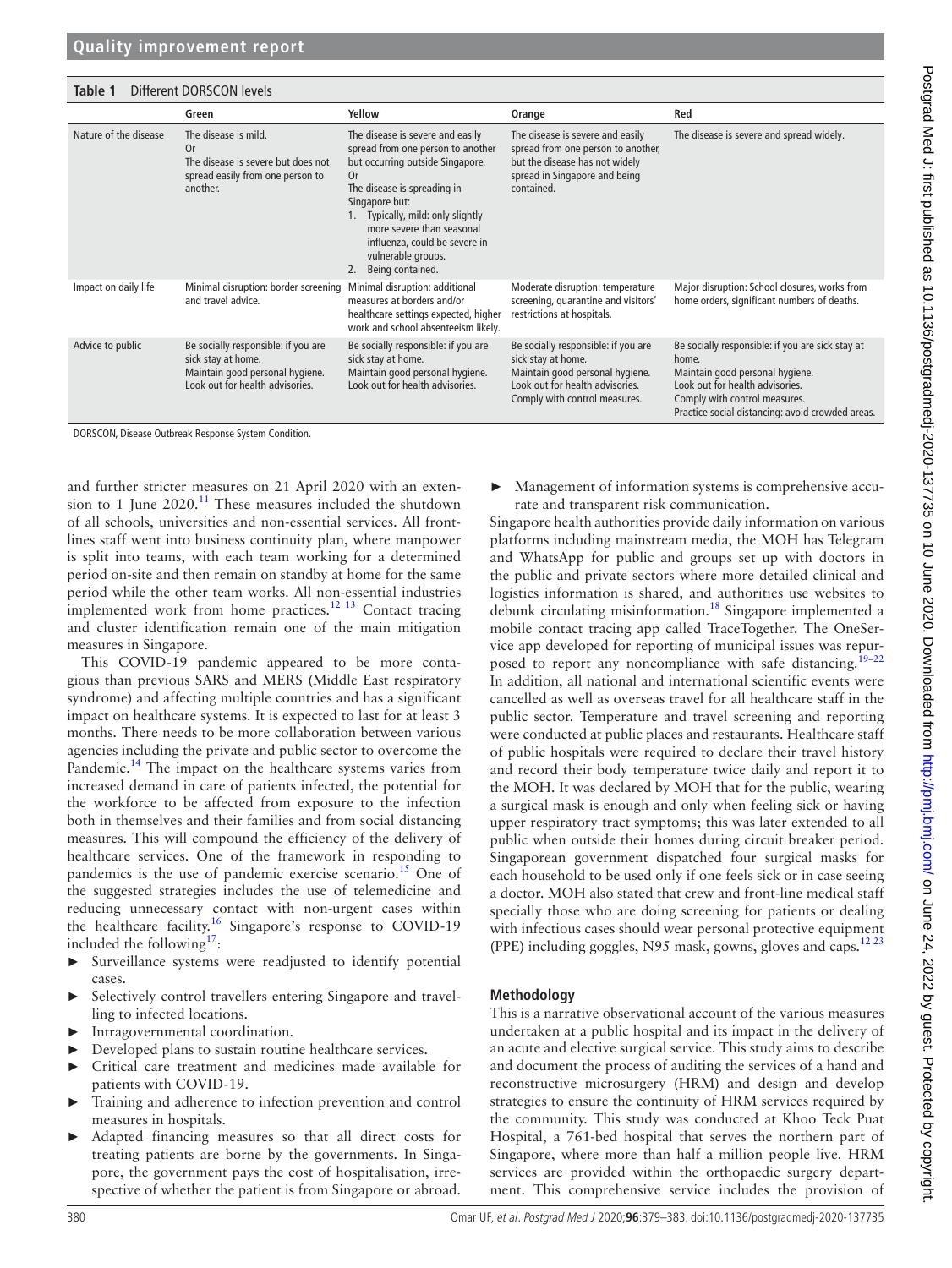acute and elective services for conditions pertaining to the upper limb and microsurgical and soft tissue reconstruction. Before the pandemic of COVID-19, the service includes the provision of outpatient services 4days in a week, a 5-day emergency hand service clinic in the emergency department (ED) from 17:00– 22:00 hours (Hot Hand Clinic), 3days operating of emergency (P4 system) and elective services in a week. This was further augmented with weekly audits and continuing professional development meetings and monthly research meetings.

The situational audit was performed of the services rendered prior to, during COVID-19 pandemic (DORSCON orange level) and COVID-19 pandemic (Circuit breaker), and a retrospective analysis of the attendance and procedures performed in the service.

## **Results**

The average number of patients seen in the clinic before the pandemic was 900/month. The average number of operated patients was 150/month and average patients seen at ED with acute problems was 75/month. Weekly audit and teaching activity were held to discuss preoperative and postoperative cases in addition to literature updates in hand and reconstructive surgery.

With the escalation by the MOH to DORSCON Orange status, there was a need for an urgent restructuring of services that could be delivered safely and in keeping with the requirements of the elevated level of pandemic alert.

## **Manpower management**

There was cancellation of all types of staff leave except for sick leave and emergency leave. HRM specialists, as well as orthopaedic and sports medicine specialists, were split into teams. Each team composed of two consultants as preparation for deployment to pneumonia wards.

## **Education**

All educational events of the HRM were cancelled. An international conference on poststroke spasticity organised by HRM unit in Okinawa in December 2020 required the use of teleconference facilities for committee meetings and the decision was made to postpone this event to 2021.

## **Specialist outpatient clinics**

To reduce the number of patient visits to the hospital, all outpatient appointments were triaged by HRM medical staff and only urgent cases were given appointments and the rest was postponed to post circuit breaker. All patients were offered teleconsultation for reassurance and repeat medication. Social distancing was addressed between patients in the waiting area. All patients were instructed to wear a mask for hospital attendance. Waiting areas were restricted for patients. Consultation rooms had minor changes in the form of one room was assigned for teleconsultation and one room was assigned for consulting COVID-19 suspected cases using full PPE.

With the emergence of the second wave, tighter restrictions have been announced as a part of the circuit breaker. [Table](#page-3-0) 2 addresses the differences between HRM services, activities, and manpower before and during COVID-19 pandemic. While [table](#page-4-16) 3 shows the effect of COVID-19 over HRM unit workflow.

# **Discussion**

Our operative case mix was significantly affected, with a shift from 61% elective and 39% emergency surgeries<sup>[24](#page-4-17)</sup> in the prepandemic period, to 46.5% elective and 53.5% for emergency surgeries during the pandemic period. There was no significant change in outpatient flow despite the postponement of all elective consultation. This was due to the increased flow of day care semiemergency cases that required postoperative reviews in the outpatient. The number of cases seen in the Hot Hand Clinic showed some reduction due to suspension of the service and selective referral to the HRM by the ED. As per elective surgery cancellation policy, 22 patients were cancelled.

Continued delivery of urgent and emergency hand surgery service led to an increase in numbers of postoperative follow-up cases in the clinic. Also, cases managed by ED doctors were referred for follow-up in the hand clinic. Thus, the drop in elective cases did not affect the total number significantly. There was a decrease in the number of procedures done in ED, following the cancellation of the routine emergency HRM service at the ED from 8:30–22:00 hours, to minimise exposure of HRM staff. However, ED doctors were given teleconsultation with HRM service through TigerConnect supported by clinical data including clinical images.

HRM unit maintains an online educational resource on HRM even before the COVID-19 [\(www.handsurgeryedu.com](www.handsurgeryedu.com) and a YouTube Channel Hand Surgery International). As all department educational events and case presentations were cancelled, these online platforms were used to provide for continuing education.

All cancelled elective cases were tracked and recorded electronically for priority relisting once the elective surgery is commenced. All postponed non-urgent outpatient clinic appointments will be offered teleconsultation and another physical appointment once the outpatient flow returns to pre-pandemic status.

In the event of a national pandemic with international implications, the role of the hospital is crucial and requires specific strategies to cope with the emergency while at the same time maintaining a level of service to meet the needs of the community.

Hand injuries and emergencies continue to be one of the major burdens at the ED worldwide. Challenges during a pandemic are to balance the allocation of resources between routine and emergency needs and should be ethically sound and socially just.

As our hospital is part of the national public health system, collaboration and cooperation between the MOH, the national primary care system and the hospital is already well developed. It is important to perform a situational audit of all the current services in the specialty and align these with that of the needs and requirements of the pandemic in consultation with the national pandemic command centre. Once the situational audit has been performed, strategies can be generated to modify the current services to meet the demands and needs of the community taking into consideration the needs of the pandemic. The essential routine services must be maintained, and the deferment of elective services should be balanced carefully with a phased approach to consider how it will be restarted once the pandemic is over. The strategies must include the identifications of the required skill sets and numbers and seniority of the personnel to ensure the continuity of the essential service.

To reduce the risk of pandemic transmission in the hospital, the patient workflow must be reorganised to avoid contact between patients requiring routine essential care and those affected by the pandemic.

## **Conclusion**

During any pandemic, the emphasis on most healthcare processes has been in the containment and treatment of the pandemic. However, in most multidiscipline hospitals, essential services that are not related to the pandemic need to be continued to be provided at a level to meet the needs and demands of the community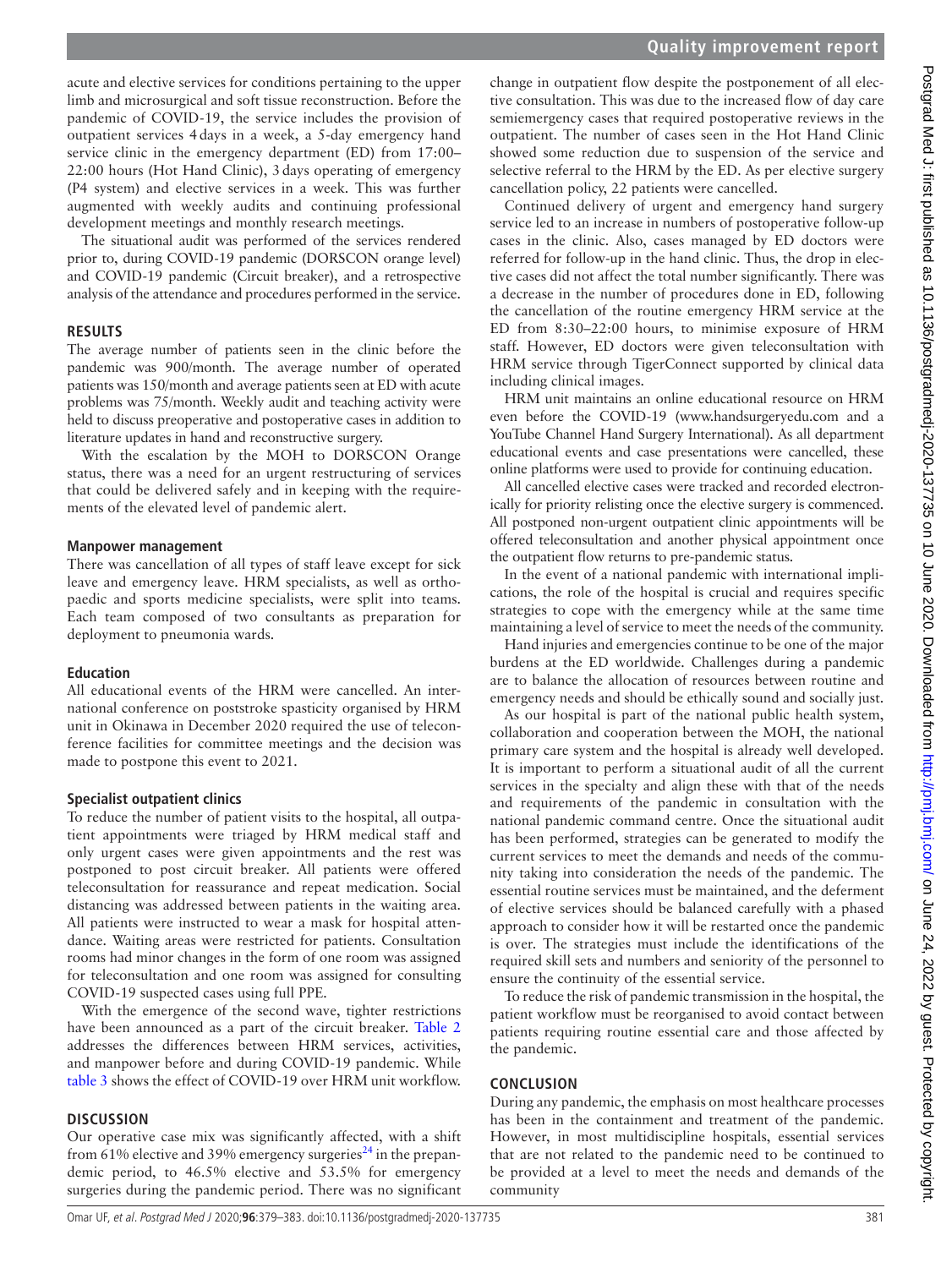#### <span id="page-3-0"></span>**Table 2** Changes in service types done by HRM before and after DORSCON orange

| Service type                                            | Prepandemic                                                                                                                                                                                                                                                                                                                                                                                                                          | Changes during COVID-19 pandemic (DORSCON<br>orange level)                                                                                                                                                                                                                                                                                                                                                                                                                      | Changes during COVID-19 pandemic<br>(circuit bBreaker)                                                                                                                                                                                                                                                                                                                                                     |
|---------------------------------------------------------|--------------------------------------------------------------------------------------------------------------------------------------------------------------------------------------------------------------------------------------------------------------------------------------------------------------------------------------------------------------------------------------------------------------------------------------|---------------------------------------------------------------------------------------------------------------------------------------------------------------------------------------------------------------------------------------------------------------------------------------------------------------------------------------------------------------------------------------------------------------------------------------------------------------------------------|------------------------------------------------------------------------------------------------------------------------------------------------------------------------------------------------------------------------------------------------------------------------------------------------------------------------------------------------------------------------------------------------------------|
| <b>Clinics</b>                                          | Monday, Tuesday, Wednesday and Thursday.<br>▶ Accepting both elective and emergency<br>referrals<br>therapists                                                                                                                                                                                                                                                                                                                       | 1. Same working days as prepandemic but: Reduced to $\blacktriangleright$<br>postsurgery, postinjury cases and urgent referrals<br>only.<br>▶ Operated by HRM staff and Hand occupational 2. Triage of elective referrals to be rescheduled after<br>lowering of the national alert level.                                                                                                                                                                                      | Monday to Friday clinic<br>► Cancellation of specialist hand clinic, all<br>orthopaedic subspecialties are managed<br>through the general orthopaedic clinic.                                                                                                                                                                                                                                              |
| <b>Operative service</b>                                | 1. Dedicated HRM operative theatres as<br>follows: Monday: one operative theatre<br>2. Wednesday: one operative theatre<br>Friday: two operative theatresBoth elective and 3.<br>emergency surgeries were performed.                                                                                                                                                                                                                 | Same Operative days with the following<br>1.<br>changes: Only emergency cases<br>2.<br>Cancellation of all elective surgeries<br>Tele counselling of all cancellations by HRM staff<br>Registry of cancelled cases<br>▶<br>maintained. Removal of dedicated HRM operative<br>theatres.<br>Prioritisation of emergency cases done by the<br>▶<br>theatre management team.                                                                                                        | 1.<br>Same policy as DORSCON orange level<br>but with following add-ons: General<br>emergency hand cases were managed by<br>general orthopaedic staff.<br>2.<br>Complex cases were operated by HRM<br>staff.<br>3.<br>Listing of patients monitored closely by<br>operating theatre management team.<br>4.<br>Strict penalties imposed by the<br>Ministry of Health for failure to adhere<br>to the policy |
| Emergency service 1.                                    | Hot hand clinics in ED Monday to<br>Friday. 8:30 to before 17:00 cases screened<br>by ED doctors before referring to HRM staff.<br>5:00-10:00 all cases are referred directly<br>2.<br>from triage nurses to HRM staff on site.<br>Minor procedures (simple debridement and 2.<br>3.<br>stitches) performed in ED.<br>Complex cases managed by P4 system (a<br>4.<br>day care semiemergency) delivered Monday,<br>Wednesday, Friday. | Hot clinics in ED Monday to Friday:<br>8:30 till 22:00 cases screened first by ED doctors<br>1.<br>before referring to HRM staff or teleconsultation<br>done by ED doctors using TigerConnect*<br>software. Cancellation of minor procedures in ED. ►<br>All simple and complex cases are managed by<br>P4/system and operated on Monday to Friday.                                                                                                                             | Hot hand clinic cancelled.<br>▶<br>All hand cases are managed as a part<br>▶<br>of the general orthopaedic emergency<br>call.<br>All simple and complex cases are<br>managed and operated 24/7.                                                                                                                                                                                                            |
| <b>Audit/CME</b>                                        | Thursday, multidisciplinary team, Lunch time<br>meeting                                                                                                                                                                                                                                                                                                                                                                              | Use of TigerConnect software, face-to-face ward rounds Same as DORSCON orange level policy<br>and during performing surgeries.                                                                                                                                                                                                                                                                                                                                                  |                                                                                                                                                                                                                                                                                                                                                                                                            |
| Conference<br>attendance                                | Attendance (FESSH, APFSSH, Local and regional<br>meetings)                                                                                                                                                                                                                                                                                                                                                                           | Cancellation, use video conferencing                                                                                                                                                                                                                                                                                                                                                                                                                                            | Same as DORSCON orange level policy                                                                                                                                                                                                                                                                                                                                                                        |
| Undergraduate<br>teaching                               | Regular tutorials NUS and NTU year 3 and final<br>years                                                                                                                                                                                                                                                                                                                                                                              | Cancelled (use available online resources)                                                                                                                                                                                                                                                                                                                                                                                                                                      | Same as DORSCON orange level policy                                                                                                                                                                                                                                                                                                                                                                        |
| Postgraduate<br>teaching                                | Friday PM face to face teaching<br>▶<br>Daily residence work-based teaching<br>▶                                                                                                                                                                                                                                                                                                                                                     | Friday PM teleconferencing teaching<br>Daily work-based teaching in small groups face-<br>to-face teaching with social distancing                                                                                                                                                                                                                                                                                                                                               | Friday PM teleconferencing only.<br>▶<br>Cancellation of all face-to-face<br>▶<br>meetings.                                                                                                                                                                                                                                                                                                                |
| <b>Multicentres</b><br>meeting and<br>research projects | Monthly face to face meetings.<br>▶<br>Cross-site collaborative research.<br>▶<br>Weekly research clinic to review patient<br>▶<br>included in projects.                                                                                                                                                                                                                                                                             | Cancellation of all face-to-face meetings<br>▶<br>Digital messaging and teleconferencing.<br>▶<br>In order to comply with physical distancing<br>▶<br>measures, all research projects involving our<br>off-site biomechanical laboratory partners and<br>prospective studies have been consolidated.<br>Conduct retrospective studies or literature and<br>systematic reviews.<br>Cross-site physical collaborative research<br>cancelled.<br>Weekly research clinic cancelled. | Same as DORSCON orange-level policy                                                                                                                                                                                                                                                                                                                                                                        |
| <b>External meetings</b>                                | $\triangleright$ Organ transplant ethics<br>National medical ethics<br>$\blacktriangleright$ Academic/exams                                                                                                                                                                                                                                                                                                                          | Organ transplant committee teleconference.<br>National medical ethics meeting Cancelled<br>Held by teleconferencing.                                                                                                                                                                                                                                                                                                                                                            | Same as DORSCON orange-level policy                                                                                                                                                                                                                                                                                                                                                                        |
| <b>Manpower</b>                                         | HRM team consists of 2 consultants, 2 resident<br>physicians, 1 senior resident, 1 junior resident<br>or medical officer, 1 house officer and one<br>clinical fellow.<br>Manpower was planned based on a monthly<br>▶<br>roster.                                                                                                                                                                                                     | The team were segregated into two groups,<br>▶<br>alternating between operative theatre duties and<br>inpatients and clinics duties weekly<br>Manpower was planned based on a weekly roster.<br>▶                                                                                                                                                                                                                                                                               | Exercise Cessation of specialty HRM team<br>Single general orthopaedic service<br>Implementation of two BCP teams:<br>▶<br>alternating between active duties on-site<br>and standby 2 weekly.<br>Some staff were deployed for COVID 19<br>screening or other essential services in ED<br>and wards.                                                                                                        |

\*TigerConnect: it is an online text messaging and media application which is accessed only using the institutional email account. It is used as an official way of handling patients details specially those containing personal data.

APFSSH, Asian Pacific Federation of Societies for Surgeries of The Hand; BCP, Business continuity plan; DORSCON, Disease Outbreak Response System Condition; ED, emergency department; FESSH, Federation of European Societies for Surgery of the Hand; HRM, hand and reconstructive microsurgery; NTU, Nanyang Technological University; NUS, National University of Singapore.

In this paper, we have looked at the methodology on analysing the services provided in HRM in a multidiscipline hospital during the pandemic of COVID-19. This useful methodology of providing a situational audit and generating strategies to continue essential service while managing a pandemic. It is important while providing a service to make sure that the uninfected